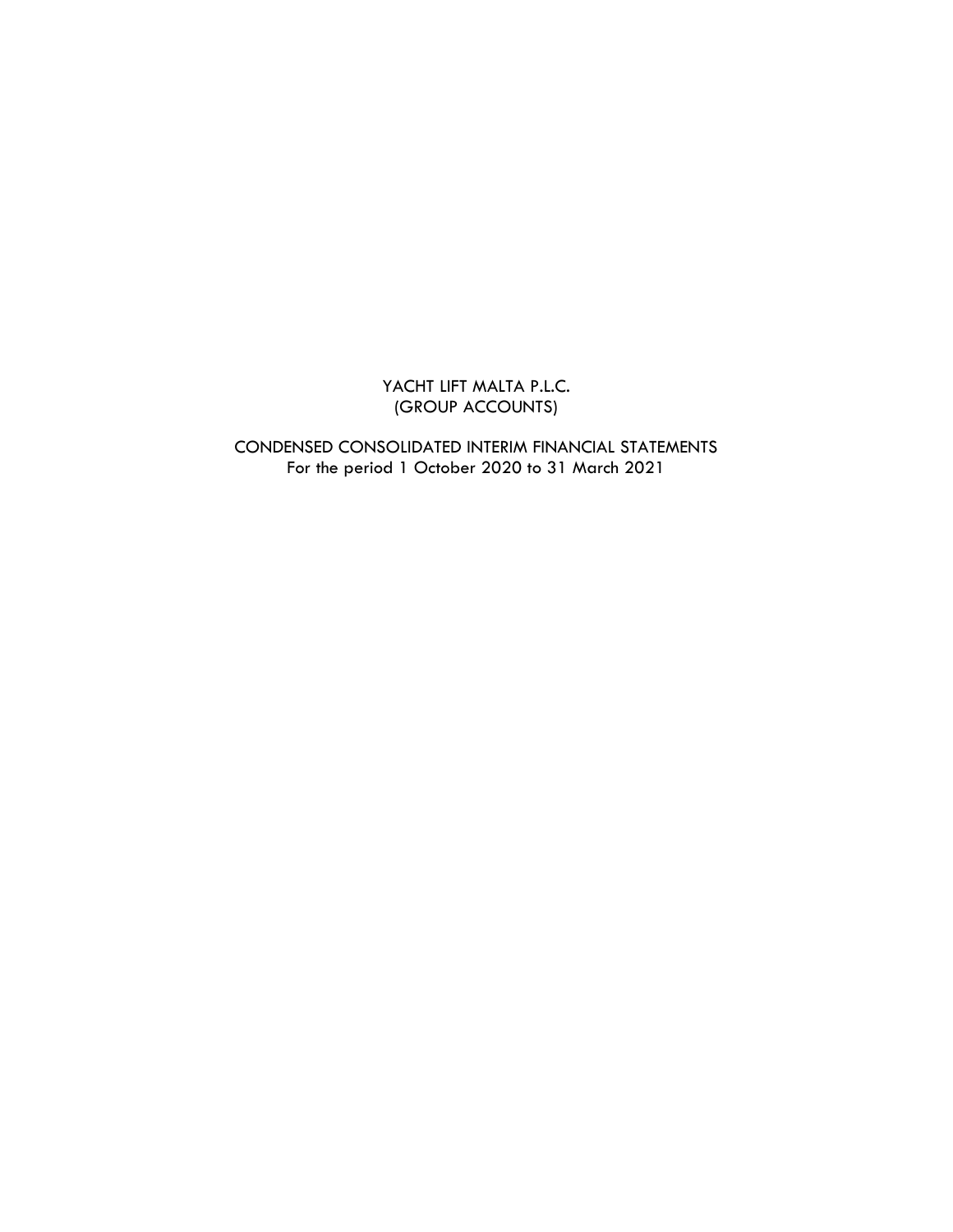# **Holding Company Information**

| Directors:                | Mr Giuseppe Farrugia<br>Mr Ivan Fsadni<br><b>Capt Daniel Gatt</b><br>Dr Stefan Sant                     |
|---------------------------|---------------------------------------------------------------------------------------------------------|
| <b>Secretaries:</b>       | Ms Katia Cachia (resigned on 12 March 2021)<br>Ms Deborah Anne Chappell (appointed on 12 March<br>2021) |
| <b>Company number:</b>    | C 78281                                                                                                 |
| <b>Registered office:</b> | 129-130<br><b>Ta Xbiex Seafront</b><br>Ta Xbiex XBX 1028                                                |
| <b>Auditors:</b>          | <b>KSi Malta</b><br>6, Villa Gauci<br><b>Mdina Road</b><br>Balzan BZN 9031                              |
| <b>Banker:</b>            | <b>Bank of Valletta PLC</b><br><b>Triq Gorg Borg Olivier</b><br>Mellieha                                |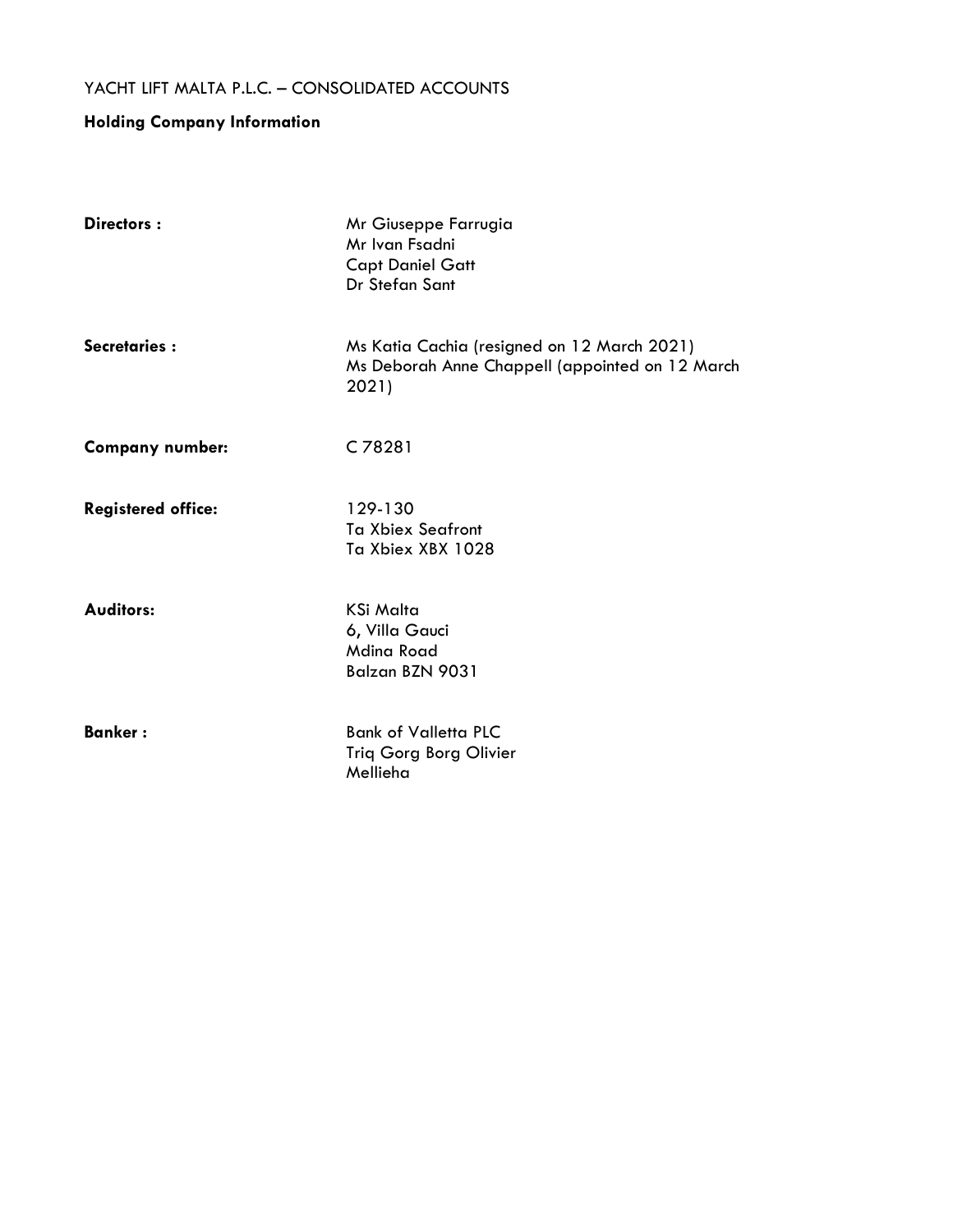# **Contents**

|                                                                                               | <b>Pages</b> |
|-----------------------------------------------------------------------------------------------|--------------|
| Interim Directors' Report                                                                     | $1 - 2$      |
| Statement pursuant to prospects rule 4.11.12                                                  | 3            |
| Condensed Interim Consolidated Statement of Profit and Loss and<br>other Comprehensive Income | 4            |
| <b>Condensed Interim Consolidated Balance Sheet</b>                                           | $5 - 6$      |
| Condensed Interim Consolidated Statement of Changes in Equity                                 | 7            |
| <b>Condensed Interim Consolidated Statement of Cash Flows</b>                                 | 8            |
| <b>Condensed Interim Notes to the Consolidated Financial Statements</b>                       | $9 - 12$     |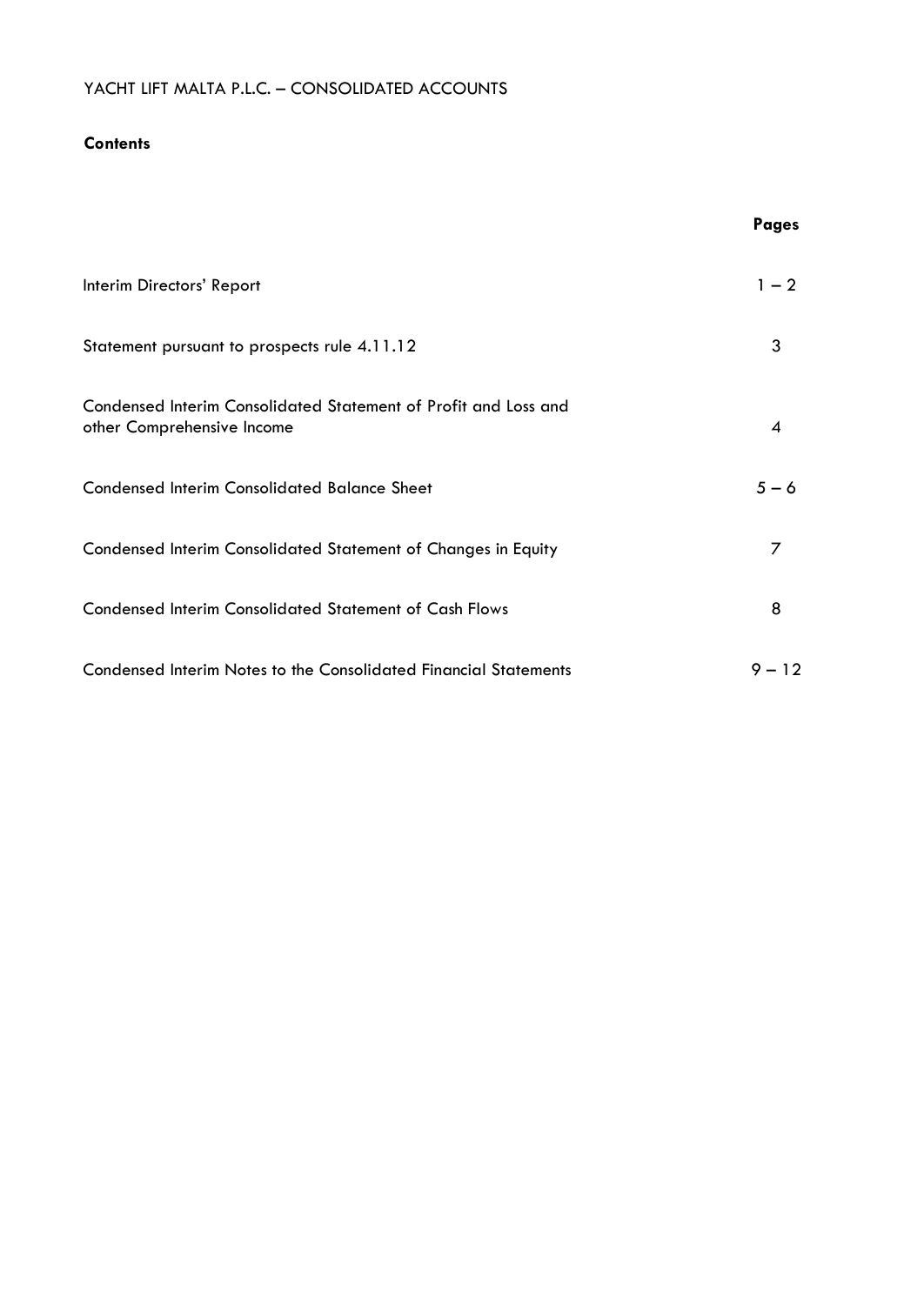#### **Interim Directors' Report**

For the period 1 October 2020 to 31 March 2021

The directors present their report and the condensed interim consolidated accounts for the period 1 October 2020 to 31 March 2021.

#### *Principal activity*

Yacht Lift Malta P.L.C. (the 'Group') together with its subsidiaries, are involved in the services relating to the yachting industry. The primary objective of the Parent Company is to act as a finance and investment company while the subsidiary company primary objective is to provide services relating to the shipping industry.

#### *Financial Risk Management*

The Group's activities potentially expose it to a variety of financial risks: liquidity risk and credit risk. The Group's overall risk management focuses on the unpredictability of financial markets and seeks to minimise potential adverse effects on the Group's financial performance. The Board provides principles for overall risk management, as well as policies covering risks referred to above and specific areas such as investment of excess liquidity. The Group did not make use of derivative financial instruments to hedge certain risk exposures during the current and preceding financial years.

(a) Credit risk

The Group has no significant concentrations of credit risk. It has policies in place to ensure that services are made to customers with an appropriate credit history.

(b) Liquidity risk

The Group is exposed to liquidity risk in relation to meeting future obligations associated with its financial liabilities, which comprise principally interest-bearing borrowings and trade and other payables. Prudent liquidity risk management includes maintaining sufficient cash to ensure the availability of an adequate amount of funding to meet the Group's obligations and ensuring that alternative funding is available when the bonds are due for repayment.

#### *Review of business*

During the period under review the Group registered a loss after taxation of  $\epsilon$  275,525. The Company issued € 2,000,000 5.5% secured callable Bonds having a nominal value of €100 each. These funds were used to finance the purchase and installation of a floating dry dock platform known as 'Yacht Lift' situation at Marina Di Valletta Pieta.

Due to the Covid19 outbreak, the Group is closely monitoring the possible impact on its operations and financial performance. In fact, the directors took the BOV Malta Development Bank COVID-19 Assist Scheme to ensure that the Group has sufficient liquidity to honour its commitments towards its bondholders.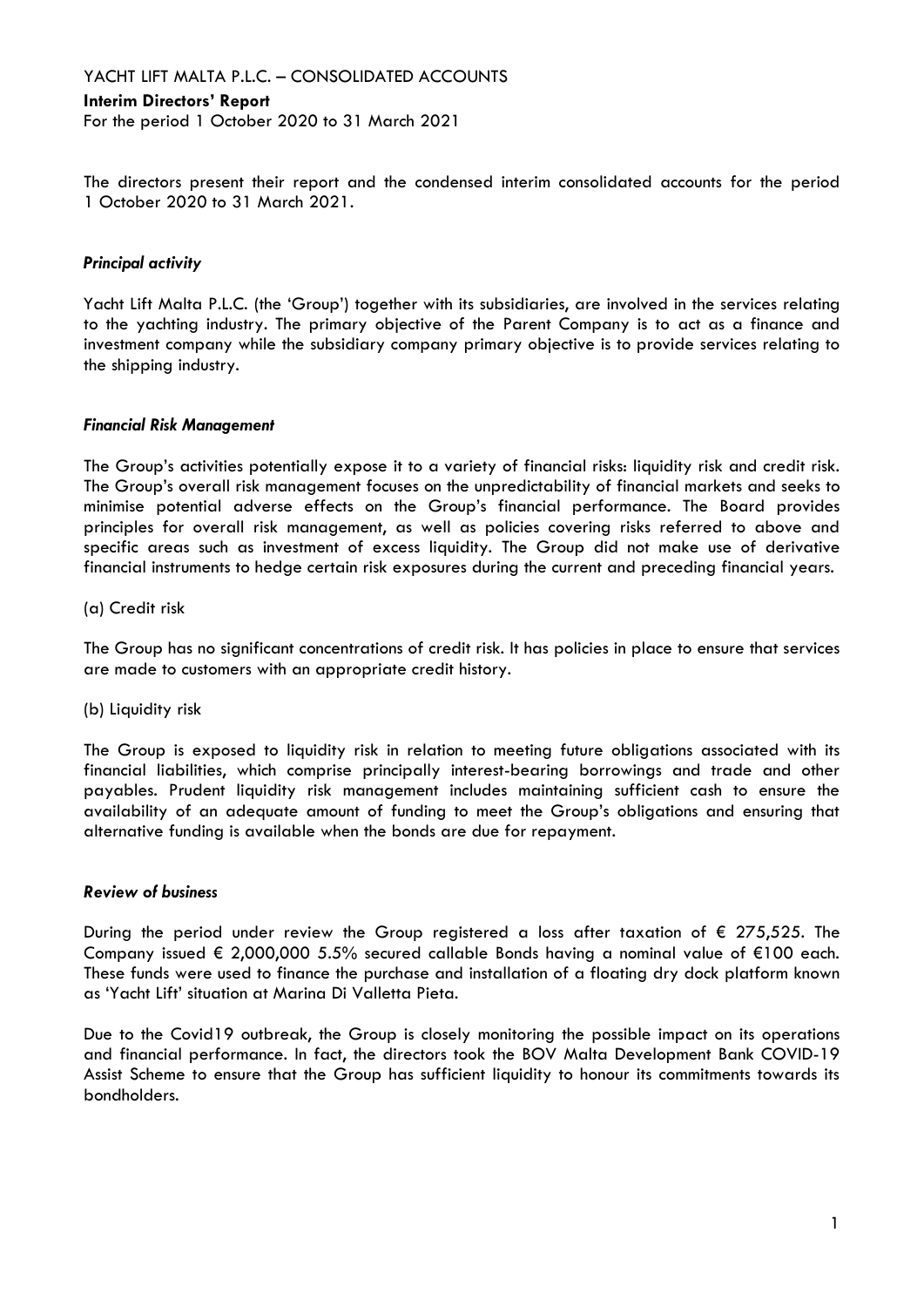# **Interim Directors' Report (continued)**

For the period 1 October 2020 to 31 March 2021

### *Dividends and reserves*

The directors do not recommend the payment of a dividend and propose to transfer the loss for the period to retained earnings.

#### *Directors*

The following have served as directors of the holding company during the period under review:

Mr Giuseppe Farrugia Mr Ivan Fsadni Capt Daniel Gatt Dr Stefan Sant

Approved by the board of directors and signed on its behalf by:

Mr Giuseppe Farrugia Capt Daniel Gatt Director Director

28 May 2021

\_\_\_\_\_\_\_\_\_\_\_\_\_\_\_\_\_\_\_\_\_ \_\_\_\_\_\_\_\_\_\_\_\_\_\_\_\_\_\_\_\_\_\_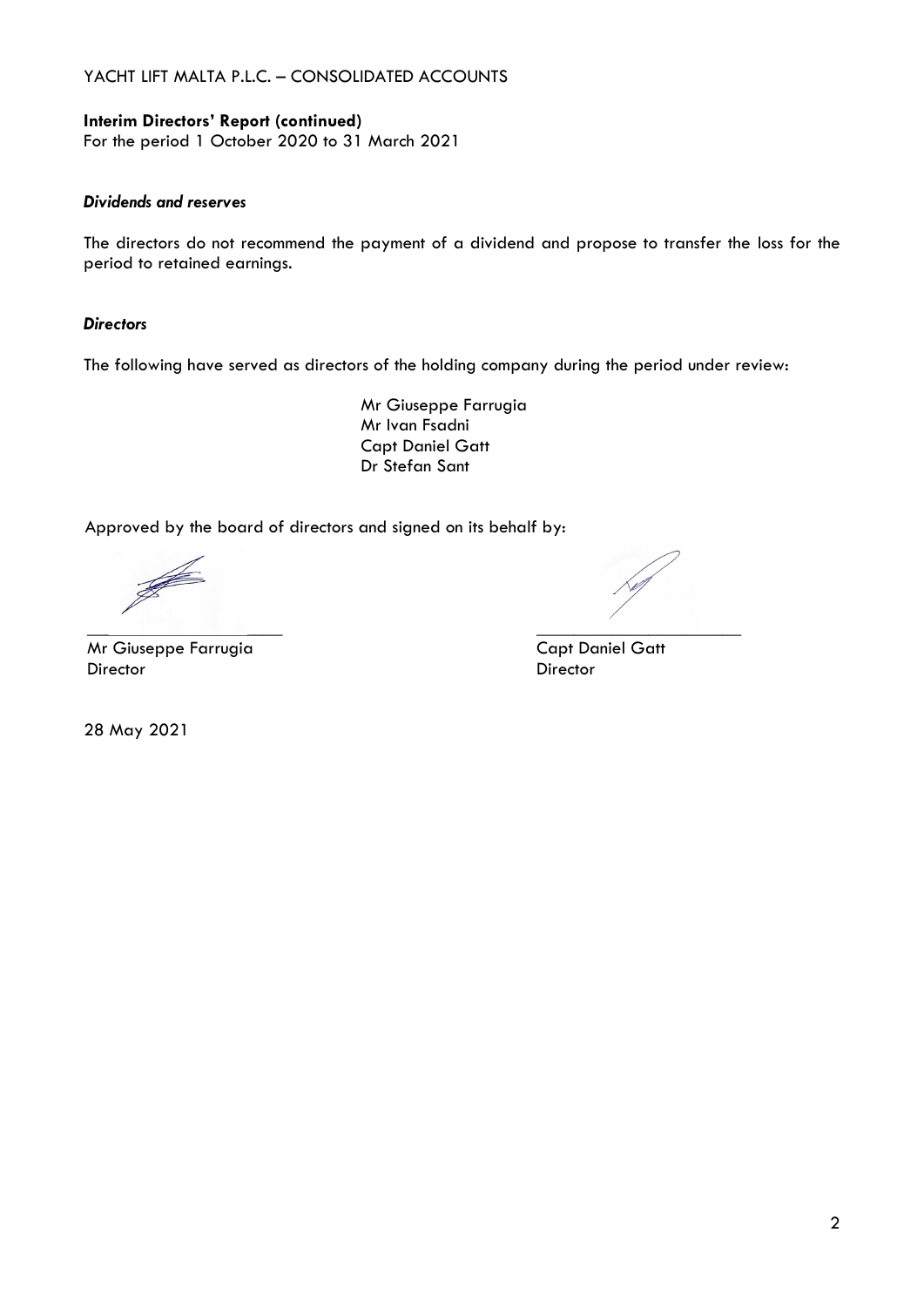**Statement pursuant to prospects rule 4.11.12**

We hereby confirm that to the best of our knowledge:

- The condensed interim financial statements give a true and fair view of the financial position of the Group as at 31 March 2021, and of its financial performance and its cash flows for the six month period then ended in accordance with International Financial Reporting Standards as adopted by the EU applicable to interim financial reporting (IAS 34, 'Interim Financial Reporting'); and
- The interim Directors' Report includes a fair review of the information required in terms of the Prospects Rules.

ON BEHALF OF THE BOARD

J \_\_\_\_\_\_\_\_\_\_\_\_\_\_\_\_\_\_\_\_\_ \_\_\_\_\_\_\_\_\_\_\_\_\_\_\_\_\_\_\_\_\_\_

Mr Giuseppe Farrugia Capt Daniel Gatt Director Director

28 May 2021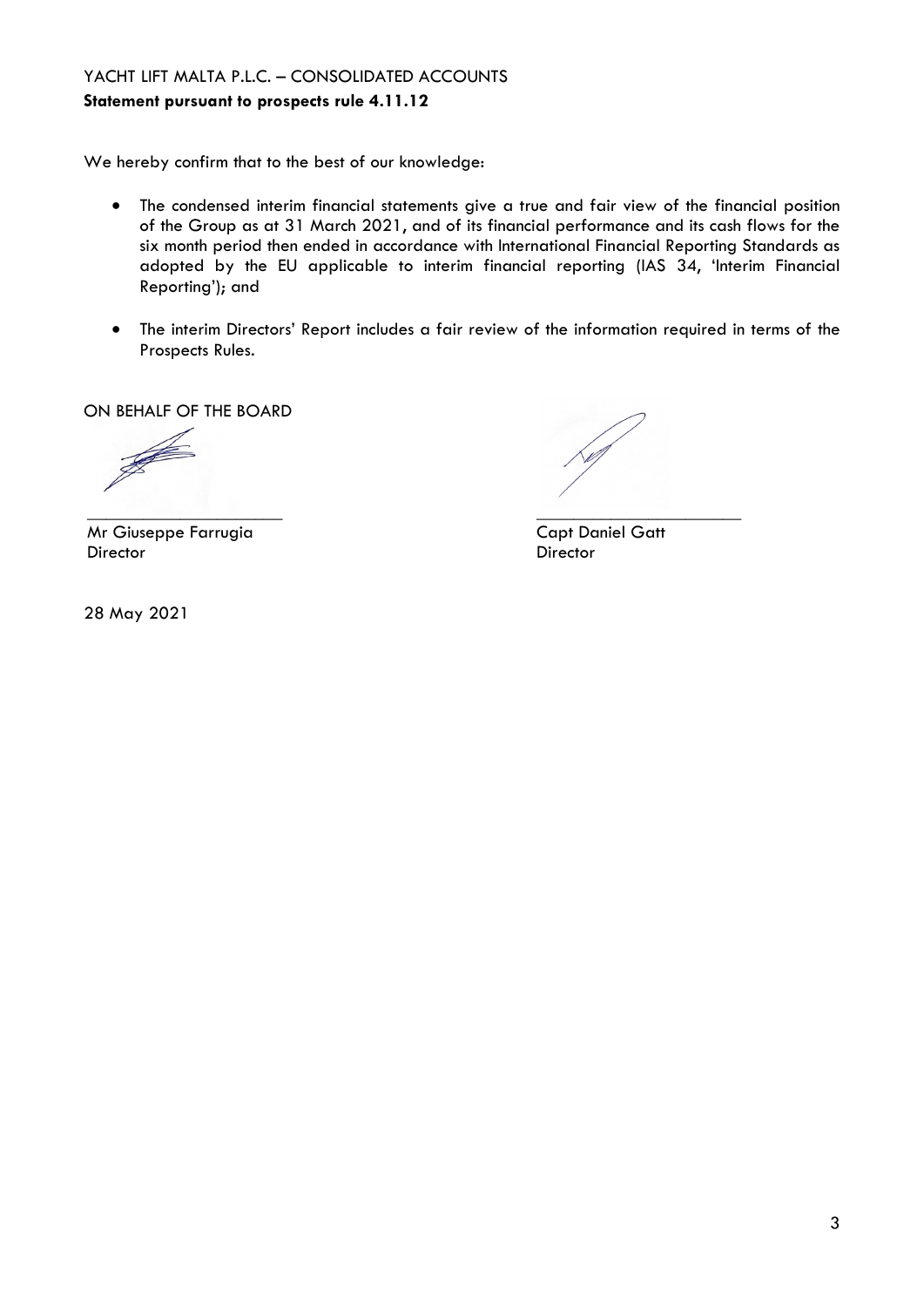# **Condensed Interim Consolidated Statement of Profit or Loss and Other Comprehensive Income**

|                                                                 | Note | Period<br>(unaudited)<br>€ | Period<br>Oct 20 - March 21 Oct 19 - March 20<br>(unaudited)<br>€ |
|-----------------------------------------------------------------|------|----------------------------|-------------------------------------------------------------------|
| Revenue                                                         | 4    | 20,814                     |                                                                   |
| Cost of sales                                                   |      | (19,081)                   |                                                                   |
| Gross profit                                                    |      | 1,733                      |                                                                   |
| <b>Administration expenses</b><br>Finance costs                 |      | (259, 413)<br>(69,990)     | (144, 411)<br>(76, 177)                                           |
| Loss before tax                                                 |      | (327,670)                  | (220, 558)                                                        |
| Income tax                                                      |      | 96,120                     |                                                                   |
| Loss for the period                                             |      | (231, 550)                 | (220, 558)                                                        |
| Other comprehensive income for the period, net<br>of income tax |      |                            |                                                                   |
| Total comprehensive expense for the period                      |      | (231, 550)                 | (220, 558)                                                        |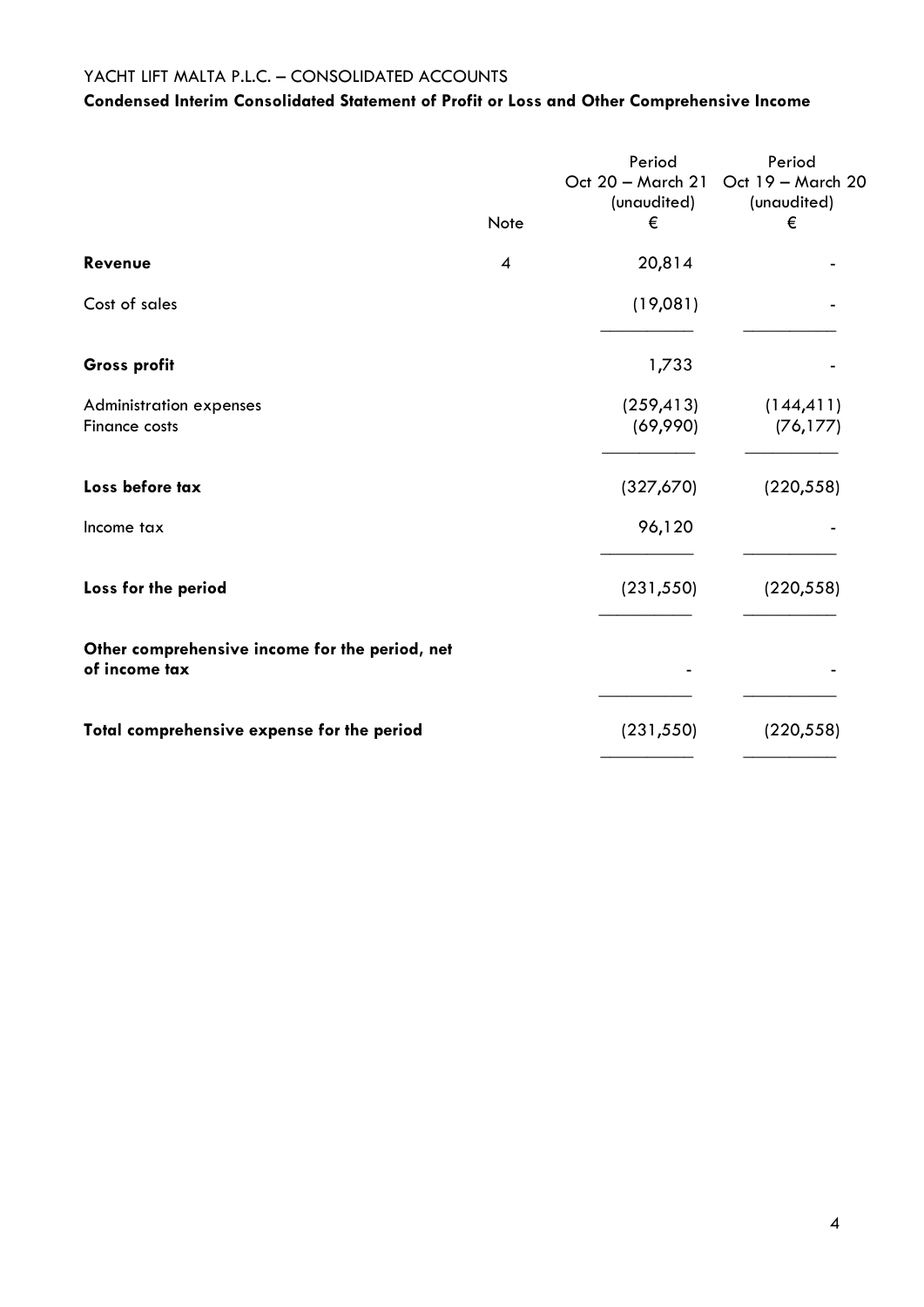# YACHT LIFT MALTA P.L.C. – CONSOLIDATED ACCOUNTS **Condensed Interim Consolidated Balance Sheet**

|                                                            | Notes | As at<br>31 March 2021<br>(unaudited)<br>€ | As at<br>30 September 2020<br>(audited)<br>€ |
|------------------------------------------------------------|-------|--------------------------------------------|----------------------------------------------|
| <b>Assets</b>                                              |       |                                            |                                              |
| Property, plant and equipment                              | 5     | 1,525,546                                  | 1,380,858                                    |
| Investment in subsidiaries<br>Deferred tax assets          | 6     | 143,583                                    | 47,463                                       |
| <b>Total non-current assets</b>                            |       | 1,669,129                                  | 1,428,321                                    |
| Trade and other receivables<br>Cash and bank balances      |       | 163,815<br>15,114                          | 271,190<br>70,064                            |
|                                                            |       |                                            |                                              |
| <b>Total current assets</b>                                |       | 178,929                                    | 341,254                                      |
| <b>Total assets</b>                                        |       | 1,848,058                                  | 1,769,575                                    |
| <b>Liabilities</b>                                         |       |                                            |                                              |
| Borrowings                                                 | 7     | 2,016,487                                  | 2,015,809                                    |
| <b>Total non-current liabilities</b>                       |       | 2,016,487                                  | 2,015,809                                    |
| Borrowings                                                 | 7     | 215,799                                    | 19,966                                       |
| Trade and other payables<br><b>Current tax liabilities</b> | 8     | 283,092<br>1,671                           | 169,573<br>1,671                             |
| <b>Total current liabilities</b>                           |       | 500,562                                    | 191,210                                      |
| <b>Total liabilities</b>                                   |       | 2,517,049                                  | 2,207,019                                    |
| <b>Net liabilities</b>                                     |       | (668,991)                                  | (437, 444)                                   |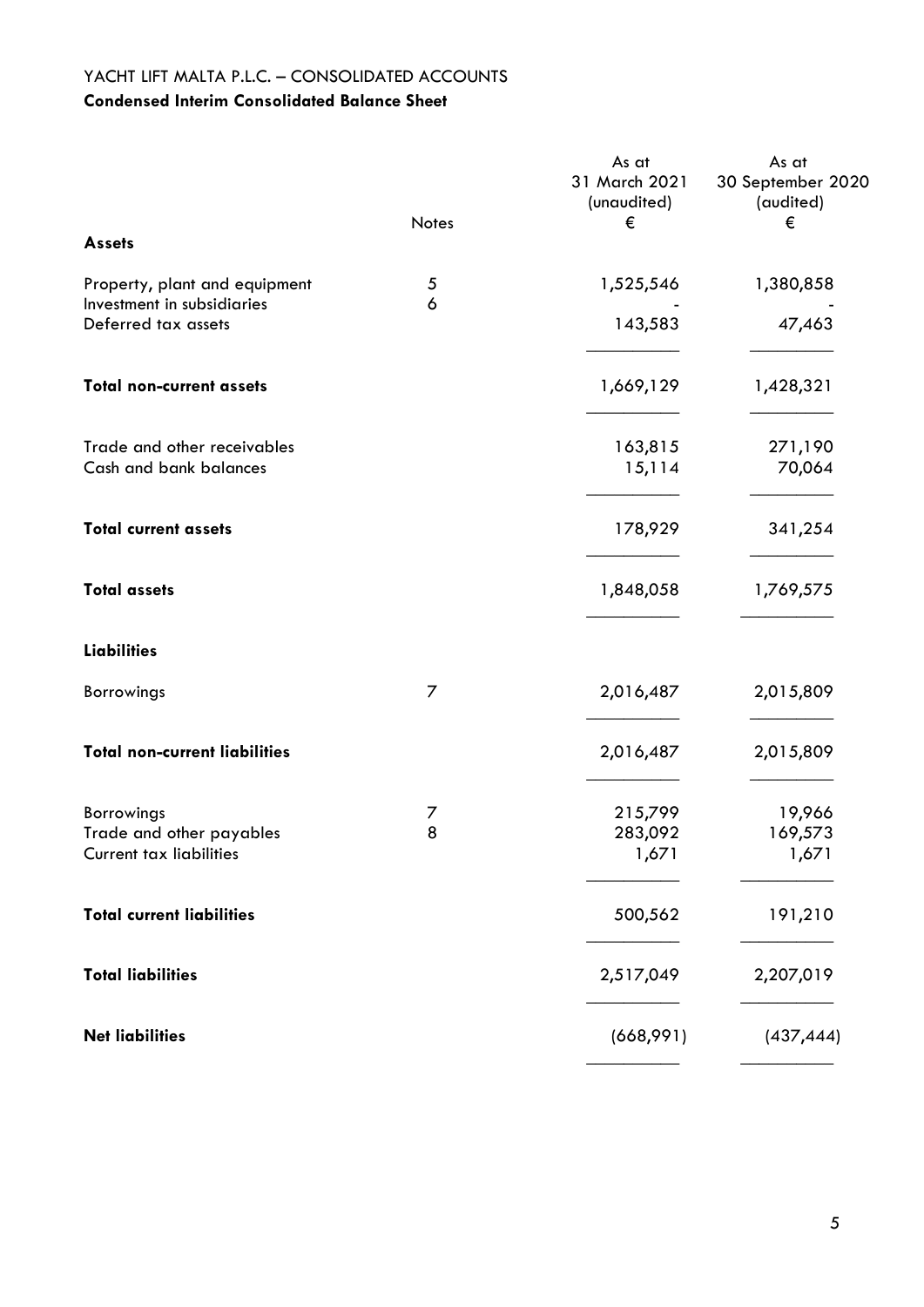# YACHT LIFT MALTA P.L.C. – CONSOLIDATED ACCOUNTS **Condensed Interim Consolidated Balance Sheet (continued)**

|                                                                        | As at<br>31 March 2021<br>(unaudited)<br>€ | As at<br>30 September 2020<br>(audited)<br>€ |
|------------------------------------------------------------------------|--------------------------------------------|----------------------------------------------|
| <b>Equity</b>                                                          |                                            |                                              |
| Share capital<br><b>Retained earnings</b>                              | 100,000<br>(759, 253)                      | 100,000<br>(531,606)                         |
| Equity attributable to owners of the Group<br>Non-controlling interest | (659, 253)<br>(9,738)                      | (431,606)<br>(5,838)                         |
| <b>Total deficiency</b>                                                | (668,991)                                  | (437, 444)                                   |

The condensed interim consolidated financial statements on pages 4 to 12 were approved and authorised for issue by the board of directors on 28 May 2021 and were signed on its behalf by:

**SARROW** 

Mr Giuseppe Farrugia Capt Daniel Gatt<br>Director Capt Director

 $\mathcal{P}^{\text{c}}$  , we have a set of  $\mathcal{P}^{\text{c}}$ 

Director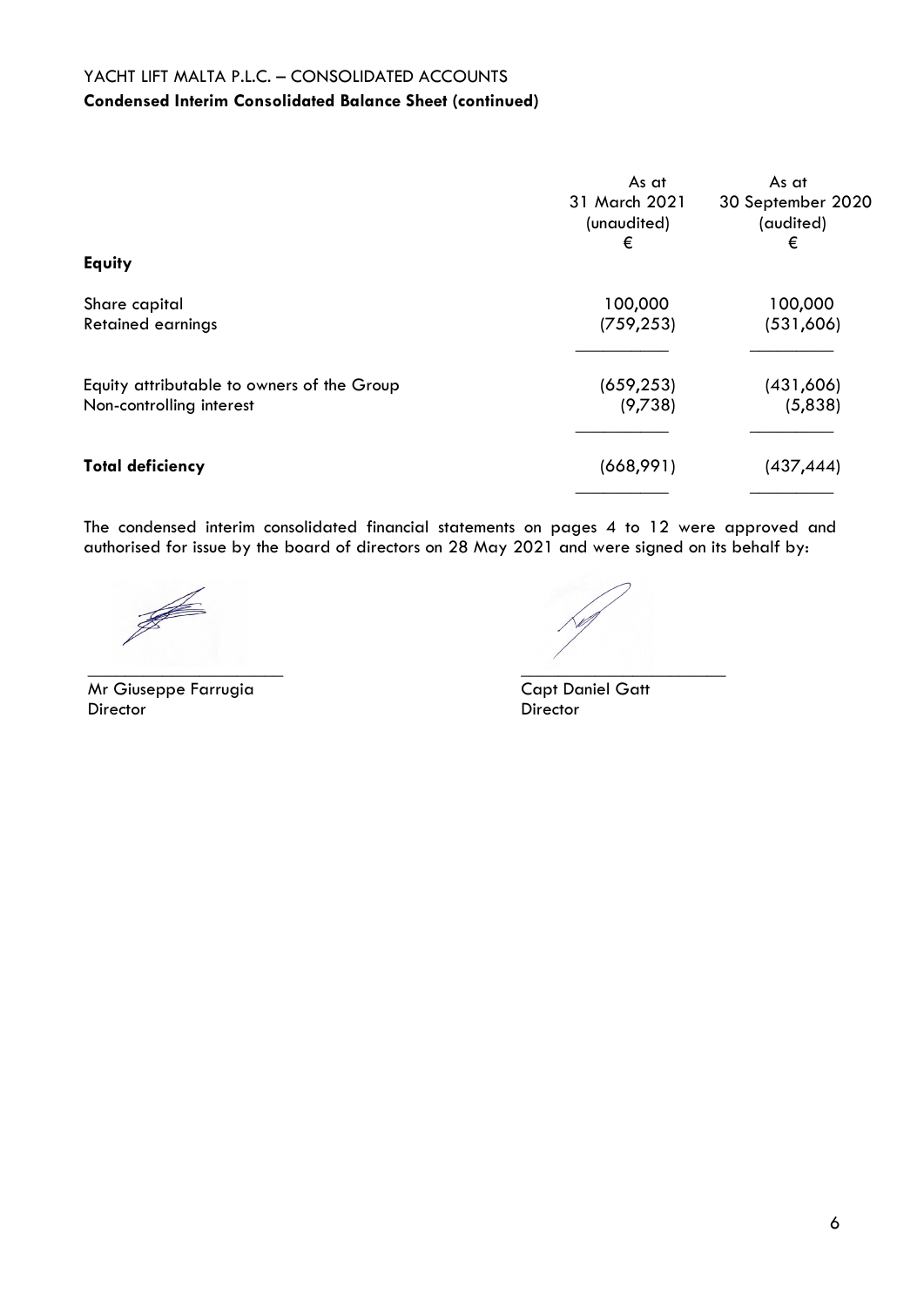# YACHT LIFT MALTA P.L.C. – CONSOLIDATED ACCOUNTS **Condensed Interim Consolidated Statement of Changes in Equity**

# **Group**

| <b>Changes in equity for 2020</b> | Issued<br>capital<br>€ | Retained<br>earnings<br>€ | Non-<br>controlling<br>interest<br>€ | Total<br>€ |
|-----------------------------------|------------------------|---------------------------|--------------------------------------|------------|
| Balance at 1 October 2019         | 100,000                | (18, 203)                 |                                      | 81,797     |
| Loss for the period               |                        | (218, 915)                | (1,671)                              | (220, 586) |
| <b>Balance at 31 March 2020</b>   | 100,000                | (237, 118)                | (1,671)                              | (138,789)  |
| <b>Changes in equity for 2021</b> |                        |                           |                                      |            |
| Balance at 1 October 2020         | 100,000                | (531,606)                 | (5,835)                              | (437, 441) |
| Loss for the period               |                        | (227, 647)                | (3,903)                              | (231, 550) |
| <b>Balance at 31 March 2021</b>   | 100,000                | (759, 253)                | (9,738)                              | (668,991)  |
|                                   |                        |                           |                                      |            |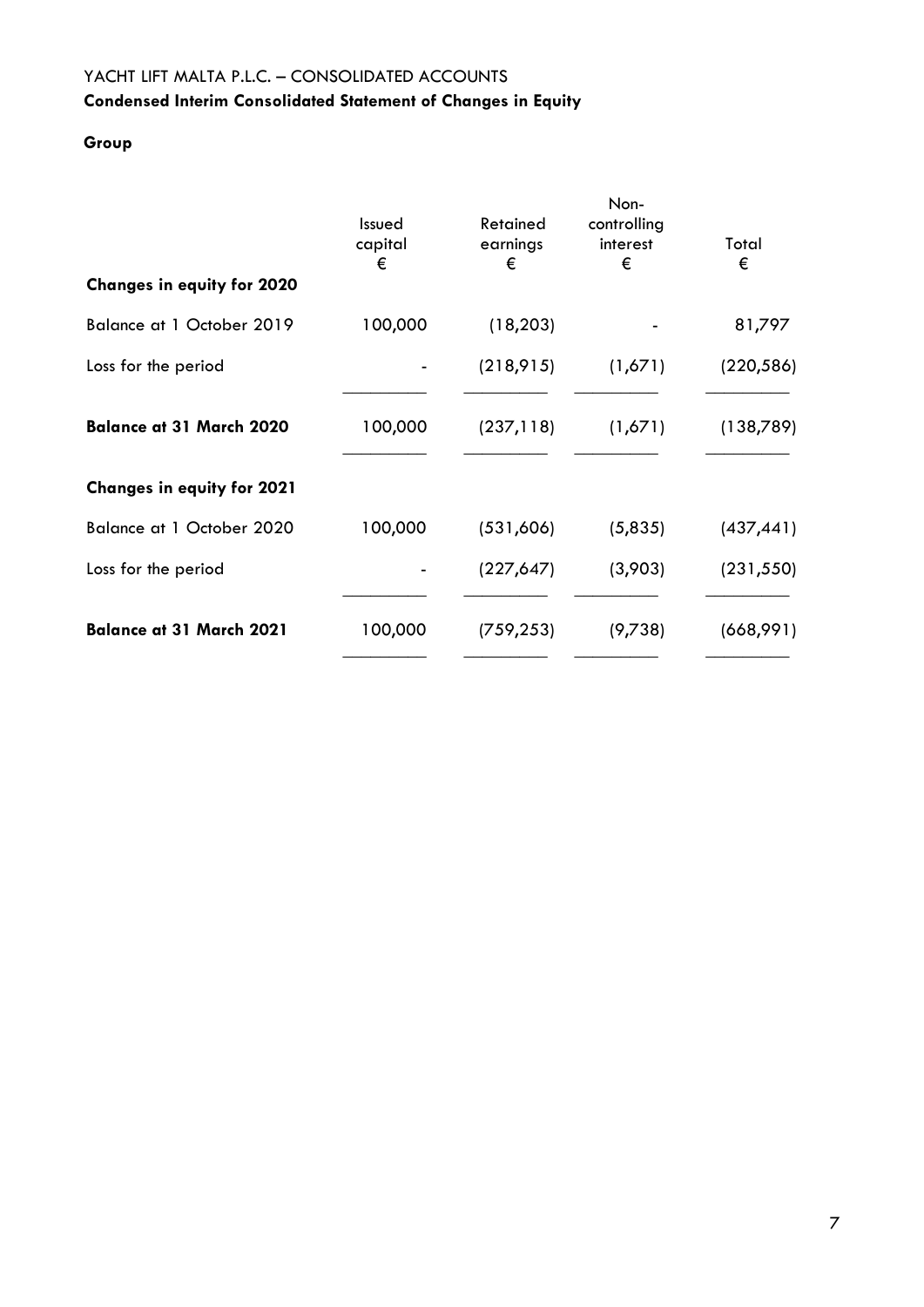# YACHT LIFT MALTA P.L.C. – CONSOLIDATED ACCOUNTS **Condensed Interim Consolidated Statement of Cash Flows**

|                                                        | Period<br>(unaudited)<br>€ | Period<br>Oct 20 - March 21   Oct 19 - March 20<br>(unaudited)<br>€ |
|--------------------------------------------------------|----------------------------|---------------------------------------------------------------------|
| Net cash (used in)/generated from operating activities | (86, 588)                  | 2,324,871                                                           |
| Net cash used in investing activities                  | (211, 995)                 | (1,162,658)                                                         |
| Net cash (used in)/generated from financing activities | 243,633                    | (1,097,853)                                                         |
| Net movement in cash and cash equivalents              | (54,950)                   | 64,360                                                              |
| Cash and cash equivalents at beginning of period       | 70,064                     | (29, 328)                                                           |
| Cash and cash equivalents at end of the period         | 15,114                     | 35,032                                                              |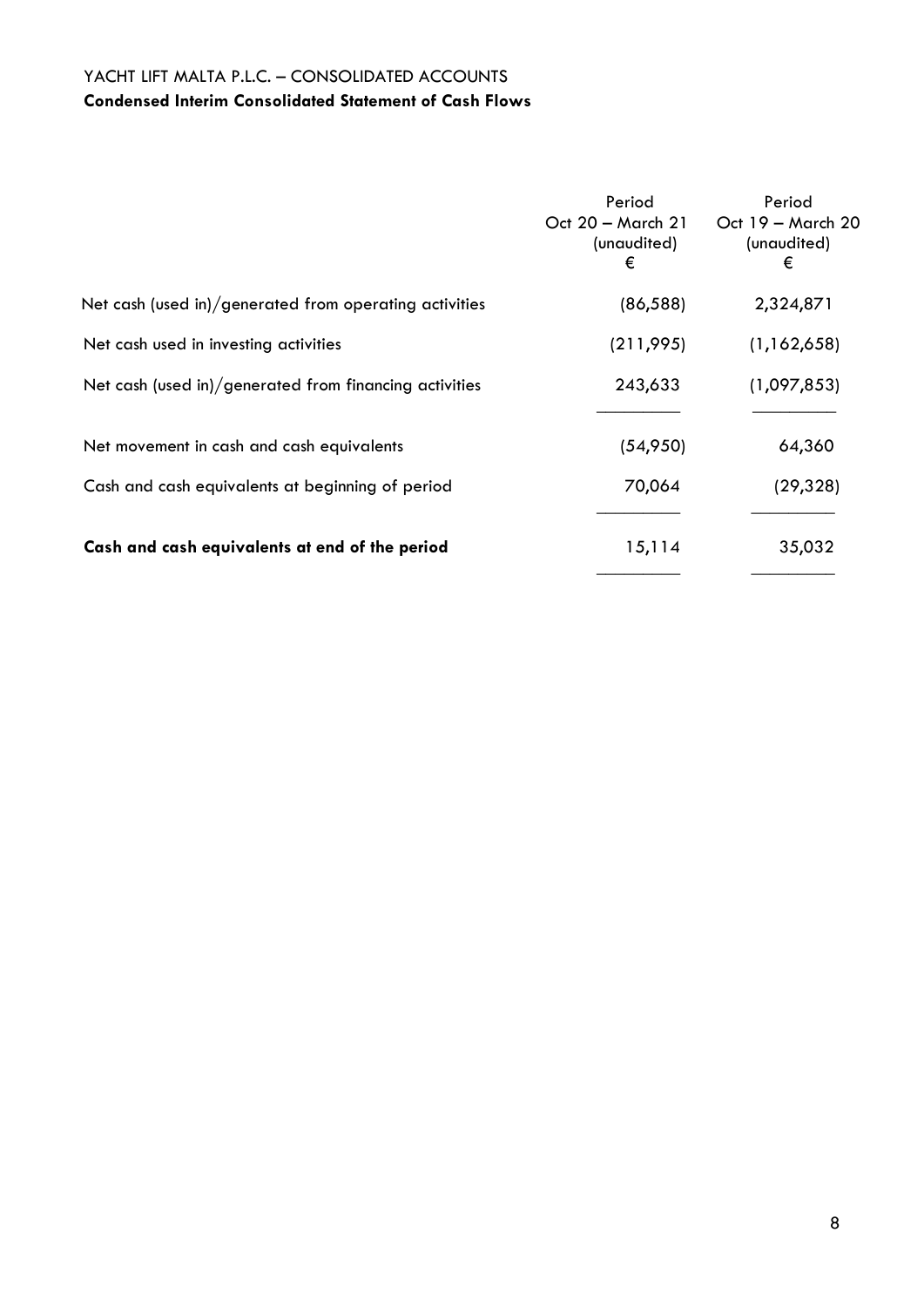# **Notes to the Condensed Consolidated Interim Financial Statements**

For the period 1 October 2020 to 31 March 2021

#### **1 GENERAL INFORMATION**

Yacht Lift Malta P.L.C (Parent Company) is a limited liability company domiciled and incorporated in Malta. The Condensed Consolidated Financial Statements for the six months ended 31 March 2021, comprise the Company and its subsidiaries.

# **2 ACCOUNTING POLICIES**

The principal accounting policies applied in the preparation of these Condensed Interim Consolidated Financial Statements are set out below. These policies have been consistently applied to all the periods presented, unless otherwise stated.

### **2.1 New and Revised Standards**

### **2.1.1 Summary of Significant Accounting Policies**

The accounting policies are consistent with those of the annual financial statements for the year ended 30 September 2020 as described in those financial statements.

#### **2.1.2 Standards, Interpretations and amendments to published standards effective in 2020**

During 2020, The Group has adopted revised standards, amendments and interpretations to existing standards that are mandatory for the Group's accounting period beginning on 1 October 2020.

The adoption of these revisions to the requirements of IFRSs as adopted by the EU did not result in changes to the Group's accounting policies.

### **2.1.3 Standards interpretations and amendments to published standards that are not yet effective**.

Certain new standards, amendments and interpretations to existing standards have been published by the date of authorisation for the issue of these Condensed Interim Financial Statements that are mandatory for the Group's accounting periods beginning after 1 October 2020. The Group has not early adopted these revisions to the requirements of IFRSs as adopted by the EU and the Group's directors are of the opinion that, with the exception of the below pronouncements, there are no requirements that will have a possible significant impact on the Group's financial statements in the period of initial application.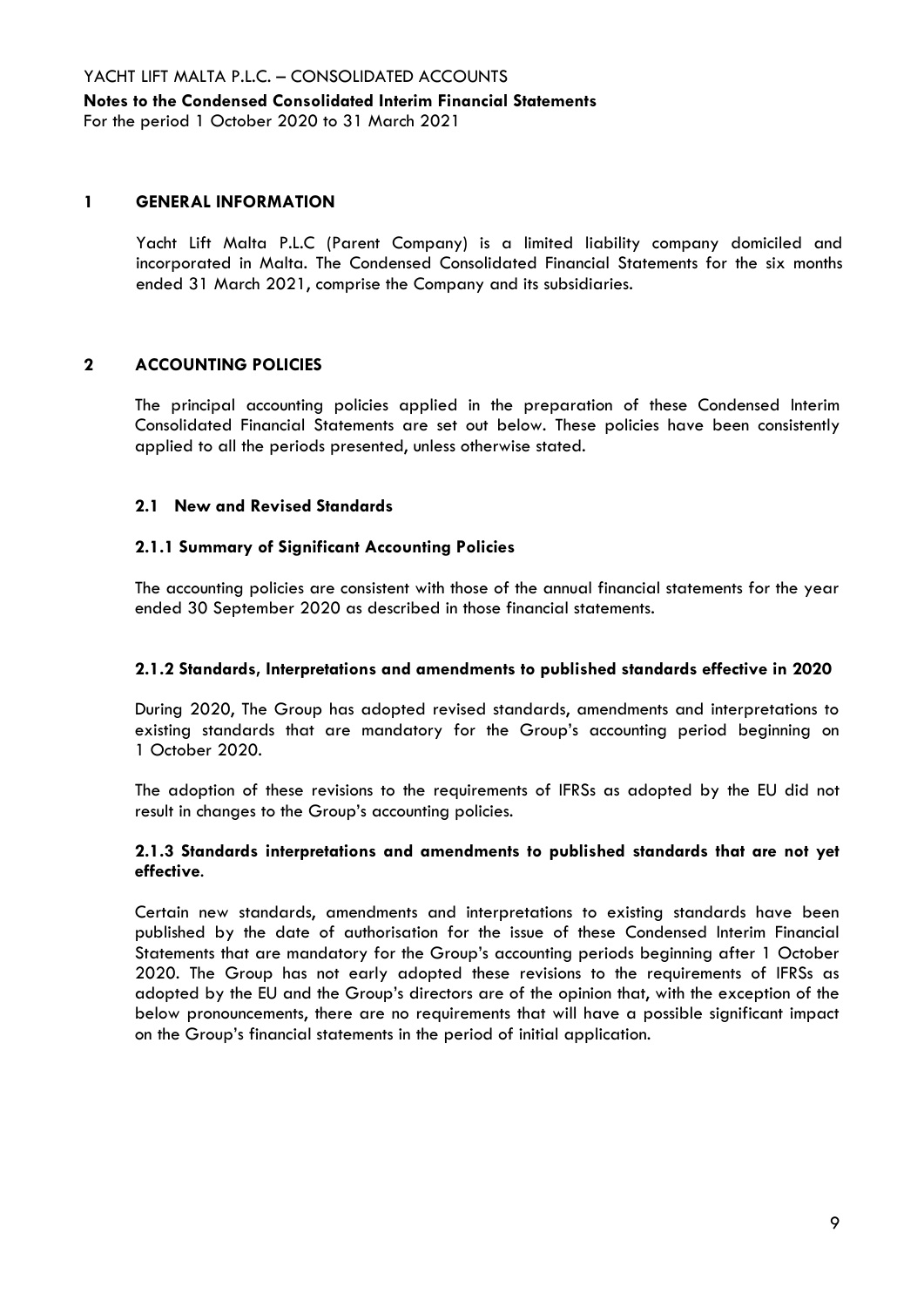**Notes to the Condensed Consolidated Interim Financial Statements (continued)** For the period 1 October 2020 to 31 March 2021

### **2 ACCOUNTING POLICIES (continued)**

#### **2.2 Basis of Preparation**

These financial statements have been prepared in accordance with International Financial Reporting Standards (IFRSs) as adopted by the EU and comply with the Companies Act, 1995. These financial statements have been prepared under the historical cost convention, except for those assets and liabilities that are measured at fair value.

These preparation of financial statements in conformity with IFRSs as adopted by the EU requires the use of certain accounting estimates. It also requires directors to exercise their judgement in the process of applying the Group's accounting policies. Estimates and judgements are continually evaluated and based on historical experience and other factors including expectations of future events that are believed to be reasonable under the circumstances.

In the opinion of the directors, the accounting estimates and judgements made in the course of preparing these financial statements are not difficult, subjective or complex to a degree which would warrant their description as critical in terms of the requirements of IAS 1.

# **3 CRITICAL ACCOUNTING JUDGEMENTS AND KEY SOURCES OF ESTIMATION UNCERTAINTY**

In the application of the Group's accounting policies, the directors of the Group are required to make judgements, estimates and assumptions about the carrying amounts of assets and liabilities that are not readily apparent from other sources. The estimates and associated assumptions are based on historical experience and other factors that are considered to be relevant. The estimates and underlying assumptions are reviewed on an ongoing basis. Revisions to accounting estimates are recognised in the period in which the estimate is revised if the revision affects only the period, or in the period of the revision and future periods if the revision affects both current and future periods.

#### **3.1 Deferred taxation on investment properties**

For the purpose of measuring deferred tax liabilities arising from investment properties that are measured using the fair value model, the directors have reviewed the Group's investment property portfolios and concluded that the Group's investment properties are held for capital accretion and achieve rental income. Deferred tax was calculated according to the applicable tax rate on the fair value of property.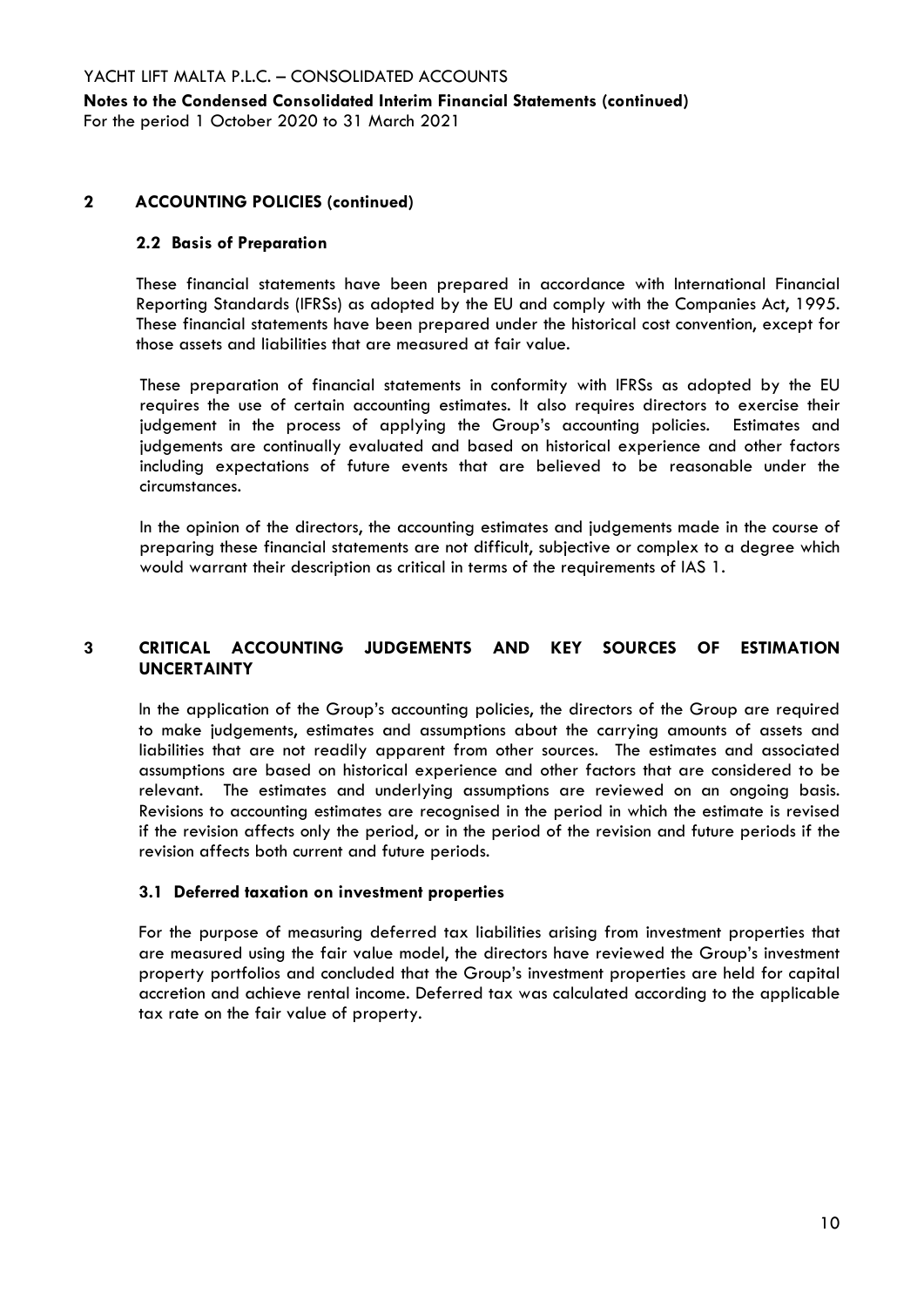# **Notes to the Condensed Consolidated Interim Financial Statements (continued)** For the period 1 October 2020 to 31 March 2021

#### **4 REVENUE**

The following is an analysis of the Group's revenue for the period.

|          | Period<br>Oct 20 - March 21<br>(unaudited) | Period<br>Oct 19 - March 20<br>(unaudited) |    |
|----------|--------------------------------------------|--------------------------------------------|----|
| Turnover | € 20,814                                   | €                                          | ۰. |
|          |                                            |                                            |    |

#### **5 PROPERTY, PLANT AND EQUIPMENT**

The Group acquired items of property, plant and equipment amounting to  $\epsilon$  211,995 during the period from 1 October 2020 to 31 March 2021.

#### **6 INVESTMENTS IN SUBSIDIARIES**

Details of the Yacht Lift Malta P.L.C. subsidiaries at the end of the reporting period are as follows:

| <b>Name of subsidiary</b>           | <b>Proportion of ownership</b><br>interest and voting power<br>held |      |
|-------------------------------------|---------------------------------------------------------------------|------|
|                                     | 2021                                                                | 2020 |
| Yacht Lift Malta Operations Limited | 98%                                                                 | 98%  |

# **7 BORROWINGS**

#### **7.1 Summary of borrowing arrangements**

#### Bond loan

The Group issued 20,000 secured callable bonds having a face value of € 100 each totalling to € 2,000,000. These bonds have an interest rate of 5.5% per annum, payable annually in arrears on 12 September. The Bonds are repayable in full upon maturity on 13 September 2025.

These funds were used to finance the purchase and installation of the floating dry dock platform known as ''Yacht Lift'' in Marina Di Valletta.